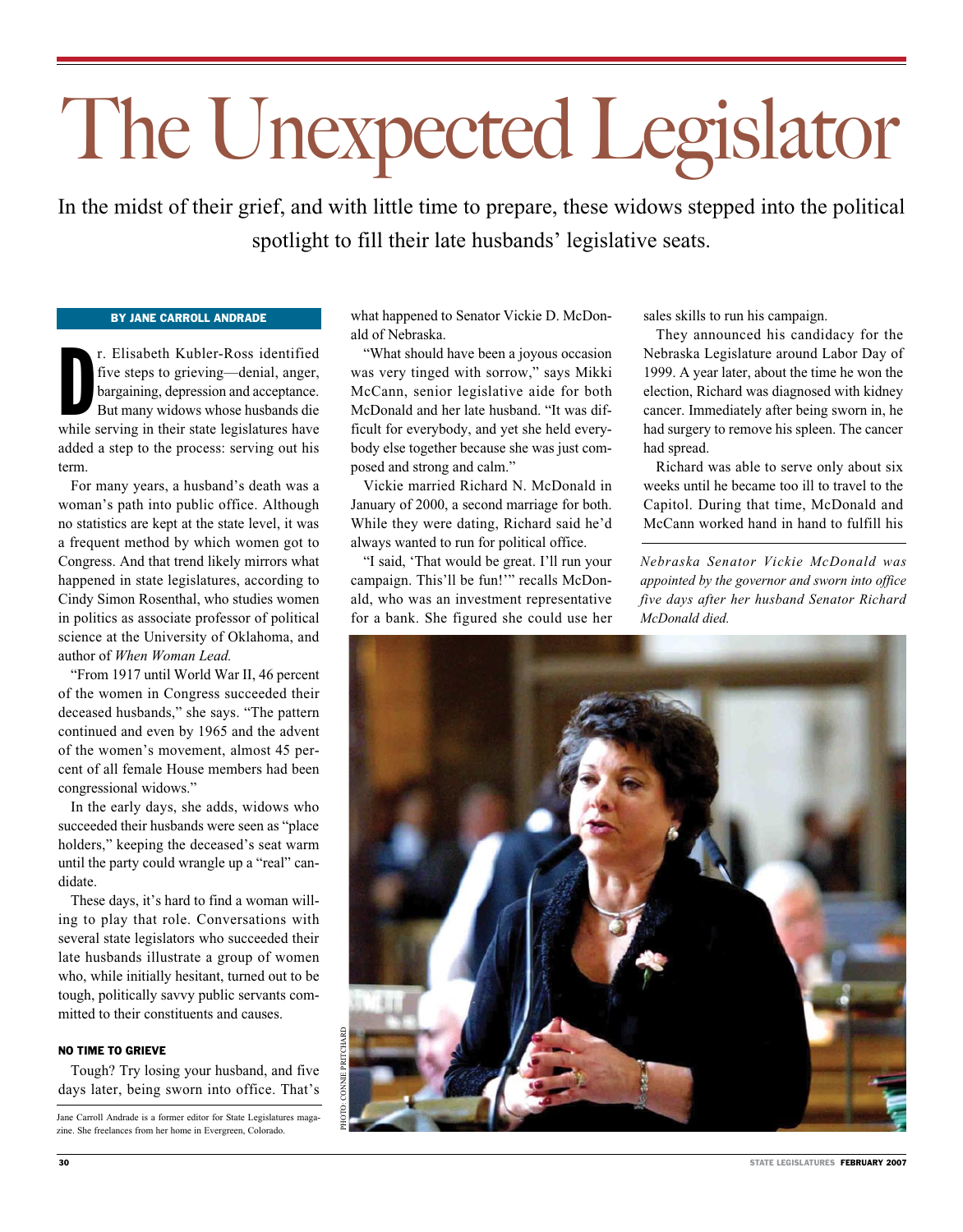legislative obligations to the best of their abilities, foreshadowing what was to come.

"His dying wish was for the governor to appoint me to fill his seat," says McDonald.

She was concerned that she didn't have a law degree, or even a college degree.

"He said, 'You don't have to have a college degree. You just have to listen to people and work with them and take their concerns to Lincoln."

Former Representative Kathe Decker of Kansas also received her husband's blessing to fill his seat. Steve Lloyd was serving his eighth year in the legislature when he was diagnosed with stomach cancer in 1987. Decker, a volunteer youth minister who also ran a real estate appraisal business, was reluctant at first.

"Steve encouraged me to fill his seat. I really did not want to, but he felt strongly," she recalls. "Steve wanted to make sure that whoever held the seat would truly have the interests of the people of the district at heart, and he knew that I did. We joked that my

*Alabama Senator Vivian Davis Figures agonized over running for her husband's seat after his death. Now, after being reelected three times, public service is a way of life.* 

## "Steve wanted to make sure that whoever held the seat would truly have the interests of the people of the district at heart, and he knew that I did."

most qualifying factor was that I knew where the bathrooms were at the Capitol!"

Representative Vonnie Pietsch's husband, Bill, was of a similar mind after suffering a stroke in 2002, in the middle of serving his first term in the biennial North Dakota Legislature. When he was unable to return to session in 2003, he looked to his wife of nearly 50 years.

"When people asked Bill, 'Where should we start to look for a replacement, he just looked at me and said, 'Why don't you start with her?'" says Pietsch.

Pietsch, an administrative assistant at North Dakota State University who had been active in the Republican party, was appointed in 2003. Bill passed away in 2004, during Pietsch's first election campaign for the seat.

"He watched me from above so he knows that I won," she says.

Former Georgia Representative Earnes-



*—Former Kansas Representative Kathe Decker*

tine Howard didn't get the chance to discuss her future with her husband, Henry. He died suddenly of a heart attack in October of 2005 after serving 15 years in the state legislature.

Her stepson, who wanted to run for the seat but did not live in the district, encouraged Howard to run. For such a life-changing decision, the ladies' shoe store owner didn't have much time to think about it. Two days after her husband's death, the governor set the special election. A week later, she traveled to Atlanta to qualify.

"I thought about it. I prayed about it," she says of her decision. "When I gave serious consideration to the idea of running, I had no doubt that he would have loved to have me in that position."

In Alabama, it was Senator Vivian Davis Figures' 7-year-old son and a sign from above that convinced her to run. Her husband, Michael Figures, the first African-American to serve as president pro tem in the state Senate, died suddenly of a massive stroke in September 1996.

Although many of Michael's colleagues, friends and supporters encouraged Figures to run, she was undecided. She wasn't sure she was qualified, even though she had been active in Democratic politics and served on the Mobile City Council. Plus, she now faced being a single parent to three sons, ages 7, 11 and 14.

"The turning point that made me decide to run was when our baby son said to me, 'But Mommy, you're the only one who can take Daddy's place.""

To further complicate matters, unlike other widows, whose potential opponents tend to bow out when the widow decides to run, Figures faced a fairly nasty primary and run-off campaign.

At one particularly difficult point, she visited her husband's grave.

"I said, 'I hope you approve,' and I asked the Lord to show me a sign."

As she left the cemetery, she spotted a large family plot with the name Stokes. Stokes was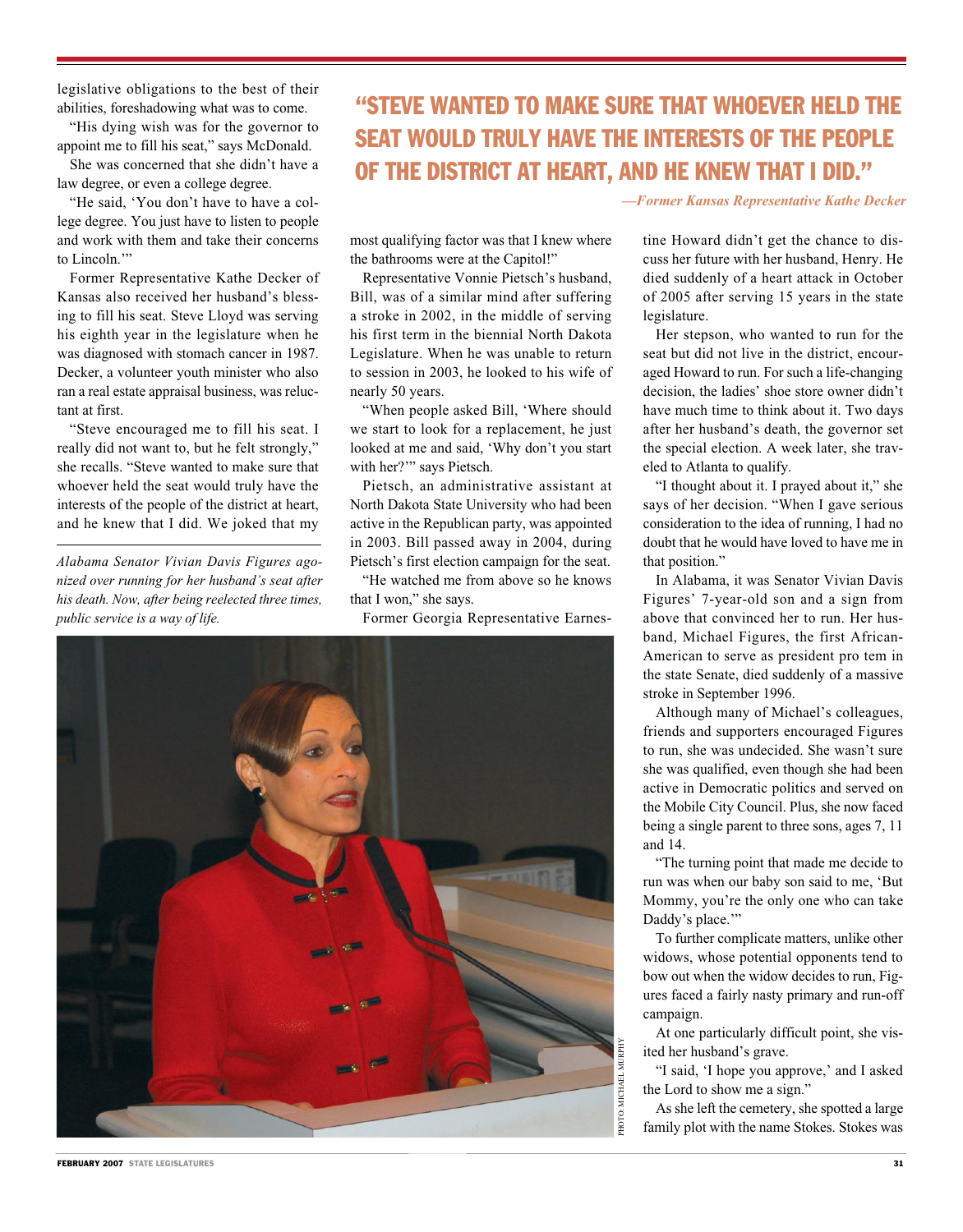# Following His Footsteps



There are other women legislators filling seats previously held by their husbands. One is Delaware Senator Dori Connor, who not only took over her husband's seat in the legishere are other women legislators filling seats previously held by their husbands. One is lature, but has continued his involvement with NCSL as well. Senator Robert Connor was NCSL's president from 1993-1994. After his death in 1997, Dori Connor won the special election to represent Delaware's 12<sup>th</sup> Senatorial District. She has served on NCSL's Executive Committee, has chaired the Legislative Effectiveness and State Government Committee, and is currently on the Executive Board of the Women's Legislative Network of NCSL. For more information about the programs and activities of the Network, visit www.ncsl.org/wln.

the name of the pastor who baptized her and performed her and Michael's wedding ceremony. The first headstone displayed a birth date of Jan. 24—the same as her birthday. The date of death was Oct. 13—Michael's birthday.

The discovery brought Figures to tears. She took it as a sign that she was doing the right thing, that the baton was being passed to her.

### Hit the Ground Running

According to Simon Rosenthal, widows often make the best replacements for their husbands. Many couples have long political partnerships in which the widow knows the "family business" as well as her late husband did. They've spent time at the capitol, and they enjoy a built-in set of relationships that make them skillful and competitive.

"The learning curve is nowhere near what it would be for a new member," she says.

Indeed, once elected or appointed, none of the women rested on her laurels. They worked especially hard to learn the process quickly and to overcome any perceptions that they may not have deserved the seat.

Figures recalls a reporter telling her that her husband had a really big pair of shoes. Did she think she could fill them?

"I brought my own pair of shoes," she replied.

McDonald also worked hard to find her own place in the legislature.

"At first people were very careful with her … out of respect for what she'd been through," says McCann.

But that changed the first time McDonald opposed a senior member on a bill she was carrying. The bill did not pass until the following session, but standing up to the leadership was a turning point.

"That was when she stopped being the

widow—the appointee—and became the senator," says McCann. "I think people realized she was serious, knowledgeable, able to think on her feet, able to debate, and she knew what she was talking about. You could feel the tenor of the body change in how they regarded her at that point."

While all of the women say their views on public policy issues were very much aligned with their husbands', they also brought their own interests and strengths to the table.

"I did fill his position, but not his seat," says Pietsch.

While her husband served on agriculture, industry and finance committees, she focused on human services and political subdivisions, "where I had more interest."

Decker is proud of the school safety hotline she set up after the Columbine school shootings. Figures has worked on everything from changing the dress code on the Senate floor so women could wear pants to passing the first statewide clean indoor air act.

McDonald created a cancer repository from which a doctor can re-prescribe unused medications for the uninsured and others who can't afford them. She had been shocked when her husband's hospice nurse told her that by state law, she had to dispose of all his expensive medicines.

"I said, 'I'm going to change that law,'" she says. "And I did."

Ironically, Howard and her husband had discussed introducing legislation to honor state officials with a state funeral after attending a Congressman's funeral. But Henry never got around to it. So when she was elected, Howard introduced the legislation. It was approved overwhelmingly.

None of these accomplishments surprises Simon Rosenthal.

"Generally, the day of the widow who would just keep a seat warm and be pliant is gone," she says. "These women are real politicians in their own right."

#### Finding their calling

Although the circumstances surrounding their entry into statewide office were painful and unexpected, each of the legislators interviewed chose to run for election or re-election.

Decker served four two-year terms, and ran for lieutenant governor on a ticket with Dr. Ken Canfield, but lost in the primary last August. She has remarried, and works in her evangelist husband's ministry, as well